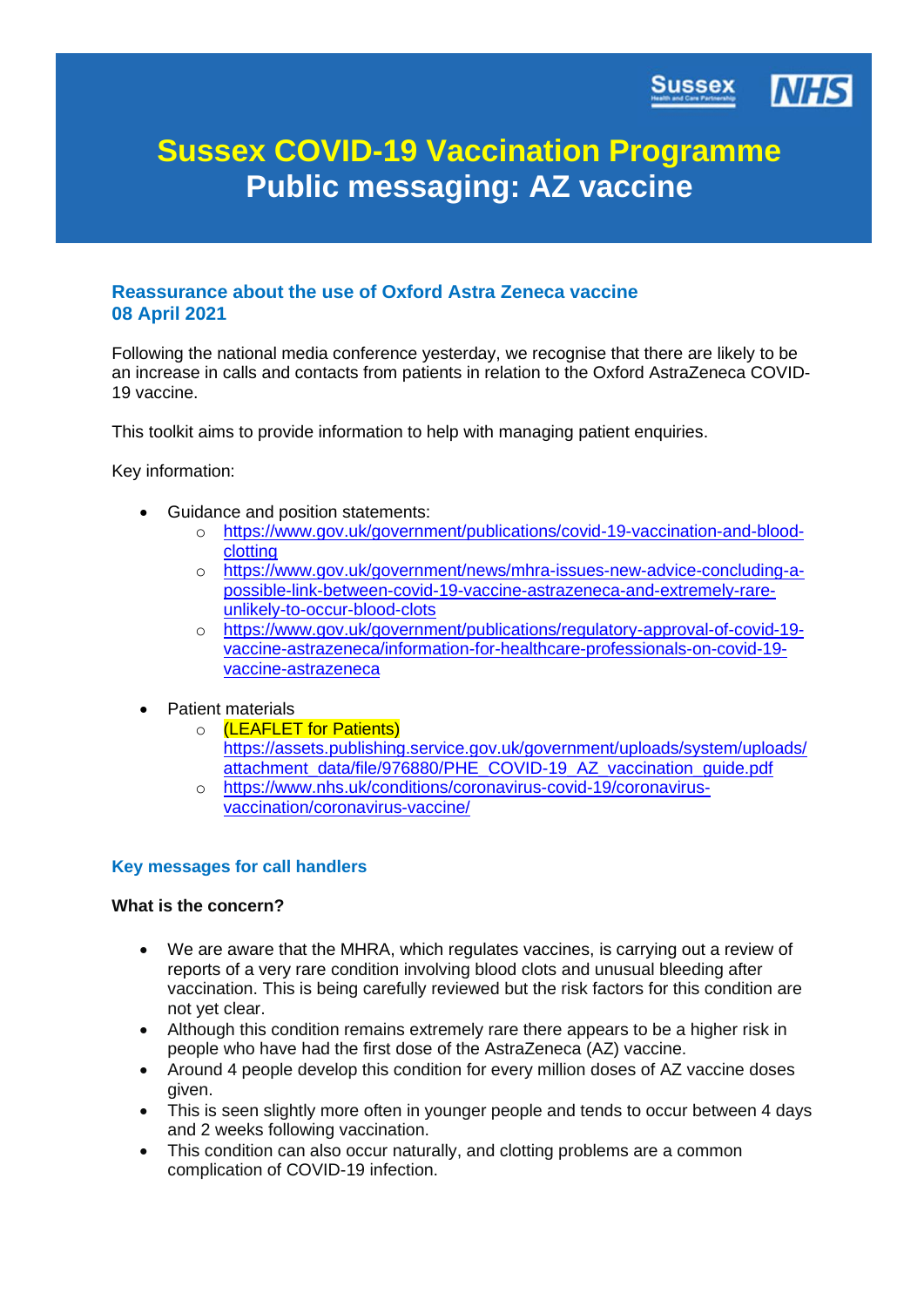- An increased risk has not yet been seen after other COVID-19 vaccines but is being carefully monitored.
- If you have had the vaccine in the last 4 weeks, please be aware of any side effects or concerns, as you would with any vaccine, and call 111 if you experience any of the identified side effects.

## **What to look out for after vaccination**

- Although serious side effects are very rare, if you experience any of the following from around 4 days to 4 weeks after vaccination you should seek medical advice urgently:
	- a new, severe headache which is not helped by usual painkillers or is getting worse
	- a headache which seems worse when lying down or bending over
		- an unusual headache that may be accompanied by:
			- blurred vision, nausea and vomiting
			- difficulty with your speech
			- weakness, drowsiness or seizures
		- new, unexplained pinprick bruising or bleeding
	- shortness of breath, chest pain, leg swelling or persistent abdominal pain

# **What you should do next:**

## **Over 50 years of age or with underlying medical conditions**

- Current advice remains that you should still receive any of the available COVID-19 vaccines.
- The benefits of vaccination in protecting you against the serious consequences of COVID-19 outweigh any risk of this rare condition.
- You should also complete your course with the same vaccine you had for the first dose.
- If your first dose was with AZ vaccine without suffering any serious side effects you should have the second dose on time as you may still be at high risk of the complications of COVID-19.

#### **If you are a healthy person over 30 to 50 years of age**

- Current advice is that all adults in this age group should still receive any of the available COVID-19 vaccines.
- The benefits of vaccination in protecting you against the serious consequences of COVID-19 outweigh any risk of this rare condition.
- You should also complete your course with the same vaccine you had for the first dose.

#### **If you are a healthy younger person aged 18 to 29**

- The MHRA and the JCVI advises that all adults in this age group should still receive any of the available COVID-19 vaccines.
- The benefits of vaccination in protecting you against the serious consequences of COVID-19 outweigh any risk of this rare condition.
- You should also complete your course with the same vaccine you had for the first dose.
- Currently JCVI has advised that it is preferable for people under 30 to have a vaccine other than AZ.
- If you choose to have another COVID-19 vaccine you may have to wait to be protected.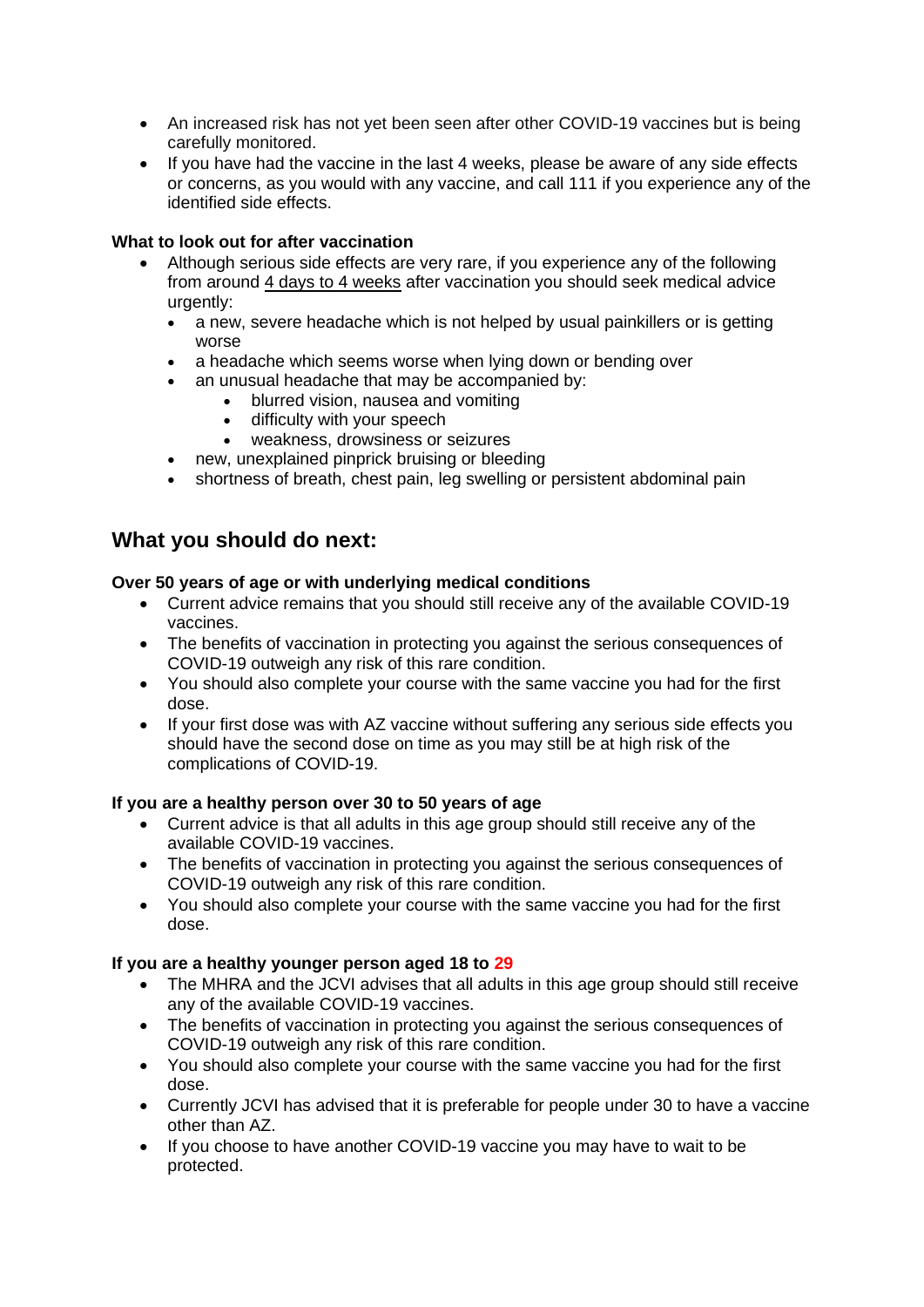• You may wish to go ahead with the AZ vaccination after you have considered all the risks and benefits for you.

#### **About the second dose**

- If you have already had a first dose of AZ vaccine without suffering any serious side effects you should complete the course.
- This includes people aged 18 to 29 years who are health and social care workers, unpaid carers and family members of those who are immunosuppressed.

#### **Potential questions and suggested responses**

*I have had the Oxford/AstraZeneca vaccine for my first dose and I do not want it for my second*

At this time, the advice remains clear that if you didn't have any serious side effects with your first dose, even if you are under 30, then you should still have your second dose of AZ when called.

Anyone who has already received the Oxford/AstraZeneca vaccine and has not had significant side effects, will receive the same vaccine for their second dose.

#### *Do I need the second vaccine?*

Yes, the 1st dose of the COVID-19 vaccine should give you some protection from coronavirus from 3 or 4 weeks after you've had it, particularly from severe disease.

But you need to have the 2<sup>nd</sup> dose of the vaccine to give you higher and longer lasting protection.

#### *How safe is the vaccine?*

The vaccines approved for use in the UK have met strict standards of safety, quality and effectiveness set out by the independent Medicines and Healthcare products Regulatory Agency (MHRA).

Any coronavirus vaccine that is approved must go through all the clinical trials and safety checks all other licensed medicines go through. The MHRA follows international standards of safety.

So far, millions of people have been given a COVID-19 vaccine and reports of serious side effects, such as allergic reactions or clotting problems, have been very rare.

The UK vaccination programme has been very successful with more than 30 million people vaccinated and more than 6,000 lives already saved.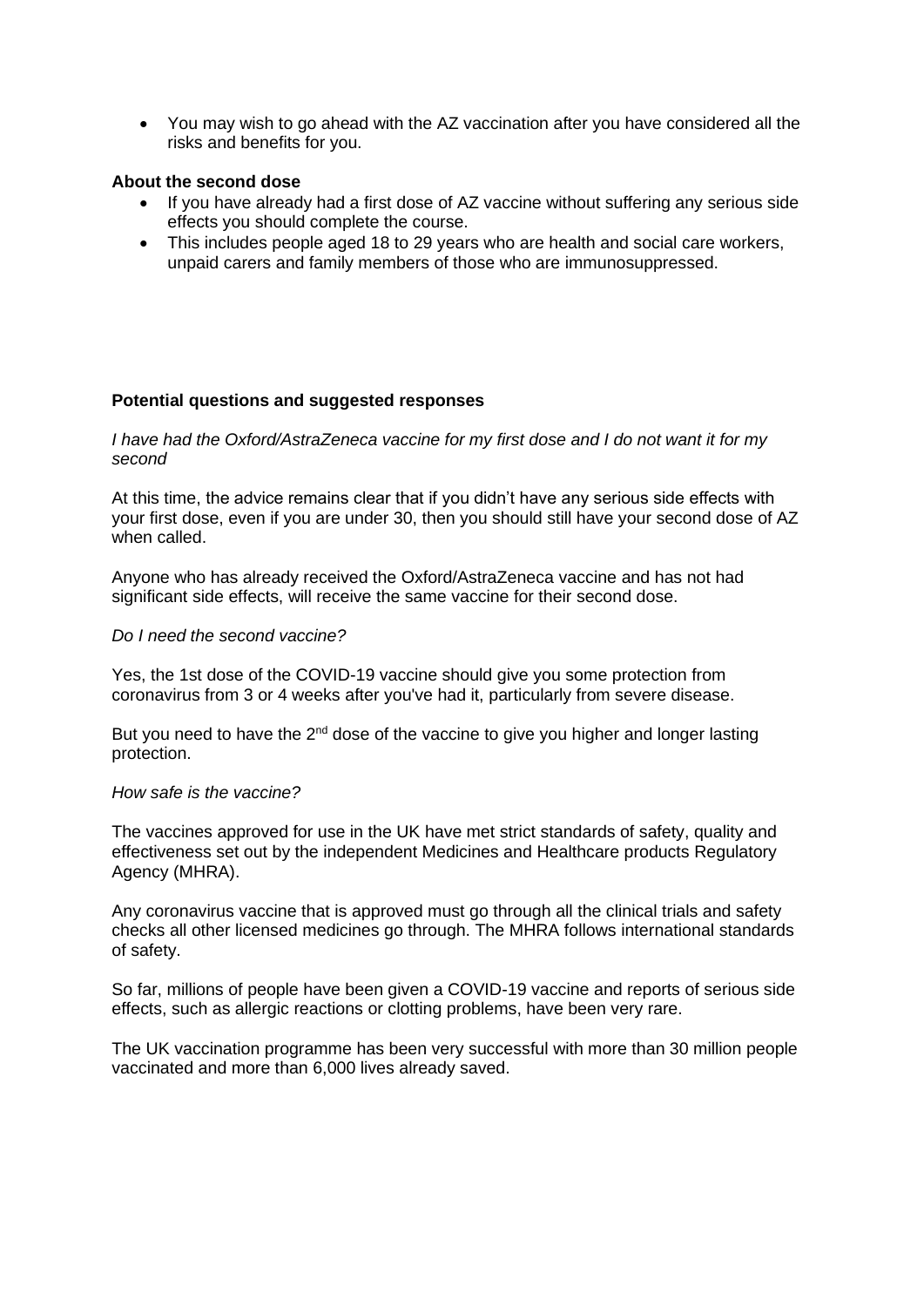#### **Suggested answer phone update**

If you are calling about your COVID vaccination, please listen to the following information.

If you are in the eligible groups – aged 50 and over, are clinically extremely vulnerable, have an underlying health condition or are an unpaid carer – and you have not had your vaccination, please call us between the hours of <insert> / call <insert GP Federation number> to speak to the team about your vaccination.

You can also call 119 or visit nhs.uk/covidvaccine to book your appointment at one of the vaccination centres.

If you are calling about your second dose appointment, please be assured you will be contacted as you approach the 12 week mark since your first vaccination. Clinics are happening now for everyone who is due their second vaccination and you will be contacted when it is due.

If you are calling in relation to the recent news about the Oxford/AstraZeneca vaccine, please be reassured that the reactions are very rare. The advice remains that if you had your first dose with Oxford/AstraZeneca without suffering any serious side effects then you should continue to have the second dose as planned. It is important to have this second dose to ensure you have higher and longer lasting protection.

For people under 30, who are yet to have their first vaccine, the advice is that it is preferable for them to have a vaccine other than AZ, but that the benefits of vaccination in protecting you against the serious complications of COVID-19 outweigh any risk of this rare condition.

If you want to find out more about the vaccine or the programme, including FAQs, please visit:

[www.sussexhealthandcare/get-my-jab](http://www.sussexhealthandcare/get-my-jab)

#### **Website information**

#### **Update: Oxford/AstraZeneca COVID-19 vaccine**

The MHRA is carrying out a detailed review of reports of a very rare blood clotting problem affecting a small number of people who have had the Oxford/AstraZeneca vaccine.

The problem can also happen in people who have not been vaccinated and it's not yet clear why it affects some people.

The COVID-19 vaccine can help stop you getting seriously ill or dying from coronavirus.

If you have already had your vaccination, there is no change to your planned second dose unless you had had significant side effects with the first dose.

Call 111 immediately if you get any of these symptoms starting from around 4 days to 4 weeks after being vaccinated:

- a severe headache that is not relieved with painkillers or is getting worse
- a headache that feels worse when you lie down or bend over
- a headache that's unusual for you and occurs with blurred vision, feeling or being sick, problems speaking, weakness, drowsiness or seizures (fits)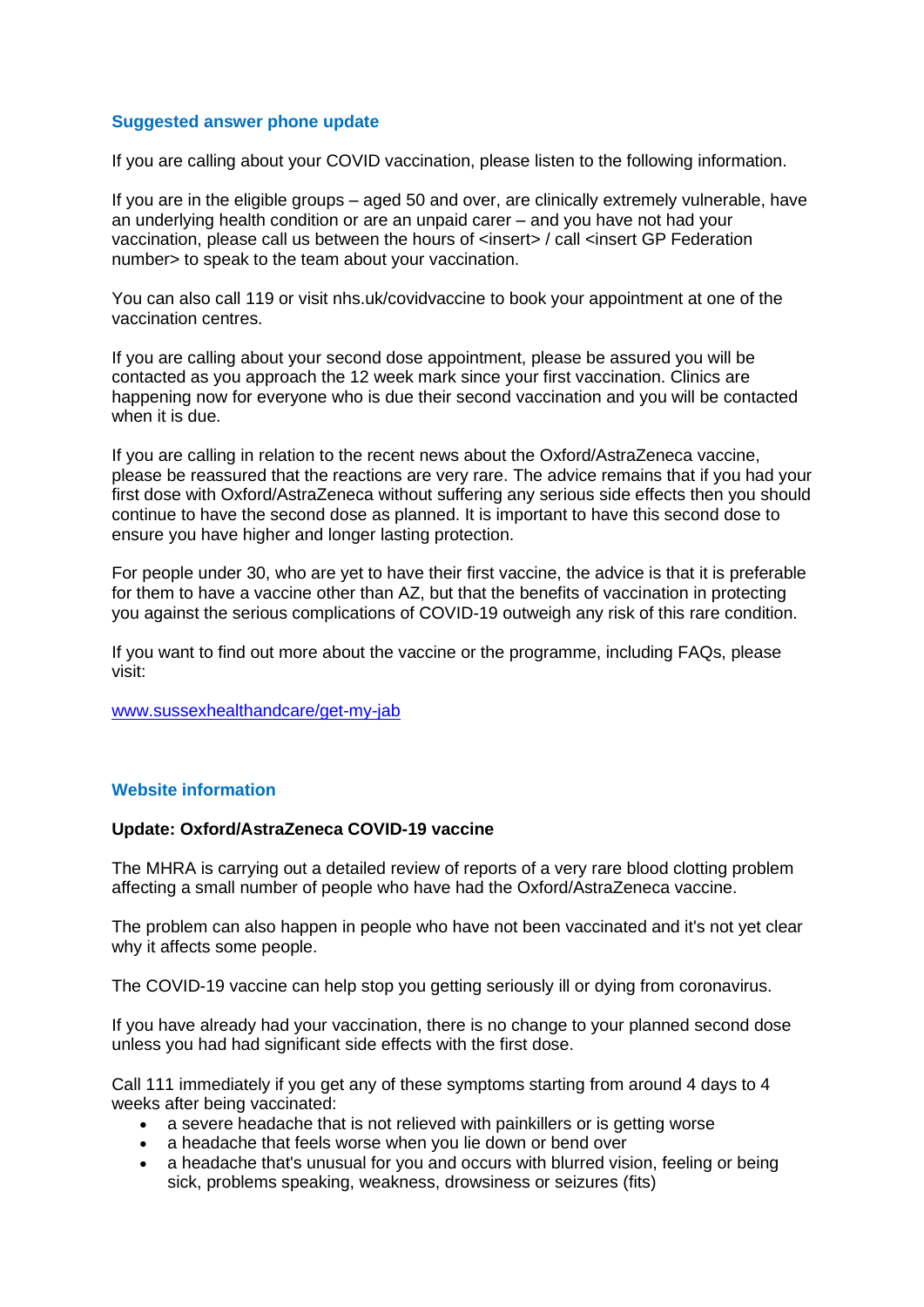- a rash that looks like small bruises or bleeding under the skin
- shortness of breath, chest pain, leg swelling or persistent abdominal (tummy) pain

If you are due your second dose vaccination, you will be contacted by our vaccination team as you approach the 12 mark since your first vaccination to arrange your appointment. Please do not contact us unless you are concerned that you have gone passed the 12 week mark from your first vaccination.

For people under 30 without other health conditions, it's currently advised that it's preferable to have another COVID-19 vaccine instead of the Oxford/AstraZeneca vaccine. If you choose to have another COVID-19 vaccine you may have to wait to be protected, but an alternative to AZ will be made available to you by the NHS. You may wish to go ahead with the AZ vaccination after you have considered all the risks and benefits for you. The NHS will contact you when it is your turn to receive your vaccination.

Read this patient leaflet – add the leaflet here: [https://assets.publishing.service.gov.uk/government/uploads/system/uploads/attachment\\_da](https://assets.publishing.service.gov.uk/government/uploads/system/uploads/attachment_data/file/976880/PHE_COVID-19_AZ_vaccination_guide.pdf) [ta/file/976880/PHE\\_COVID-19\\_AZ\\_vaccination\\_guide.pdf](https://assets.publishing.service.gov.uk/government/uploads/system/uploads/attachment_data/file/976880/PHE_COVID-19_AZ_vaccination_guide.pdf)

[Find out more about COVID-19 vaccination and blood clotting on GOV.UK](https://www.gov.uk/government/publications/covid-19-vaccination-and-blood-clotting/covid-19-vaccination-and-blood-clotting)

Find out more about the vaccination programme in Sussex: [www.sussexhealthandcare/get-my-jab](http://www.sussexhealthandcare/get-my-jab)

#### **Social media**

The @MHRAgovuk is carrying out a review of reports of a very rare blood clotting problem in a small number of people who have had the Oxford/AstraZeneca COVID-19 vaccine.

The benefits of being vaccinated outweigh any potential risk.

Please continue to attend your appointments and make sure you receive this vital protection.

We are encouraging all of our patients to continue to attend your booked appointments for the COVID-19 vaccination.

We know there have been some concerns raised about the use of the Oxford/AstraZeneca COVID-19 vaccine but the benefits of being vaccinated outweigh any potential risk.

For people under 30 without other health conditions, it's currently advised that it's preferable to have another COVID-19 vaccine instead of the Oxford/AstraZeneca vaccine.

Please continue to come to your appointments and receive your protection.

If you have questions or concerns about the Oxford/AstraZeneca COVID-19 vaccine you can find out more at [https://www.nhs.uk/conditions/coronavirus-covid-19/coronavirus](https://www.nhs.uk/conditions/coronavirus-covid-19/coronavirus-vaccination/coronavirus-vaccine/)[vaccination/coronavirus-vaccine/](https://www.nhs.uk/conditions/coronavirus-covid-19/coronavirus-vaccination/coronavirus-vaccine/)